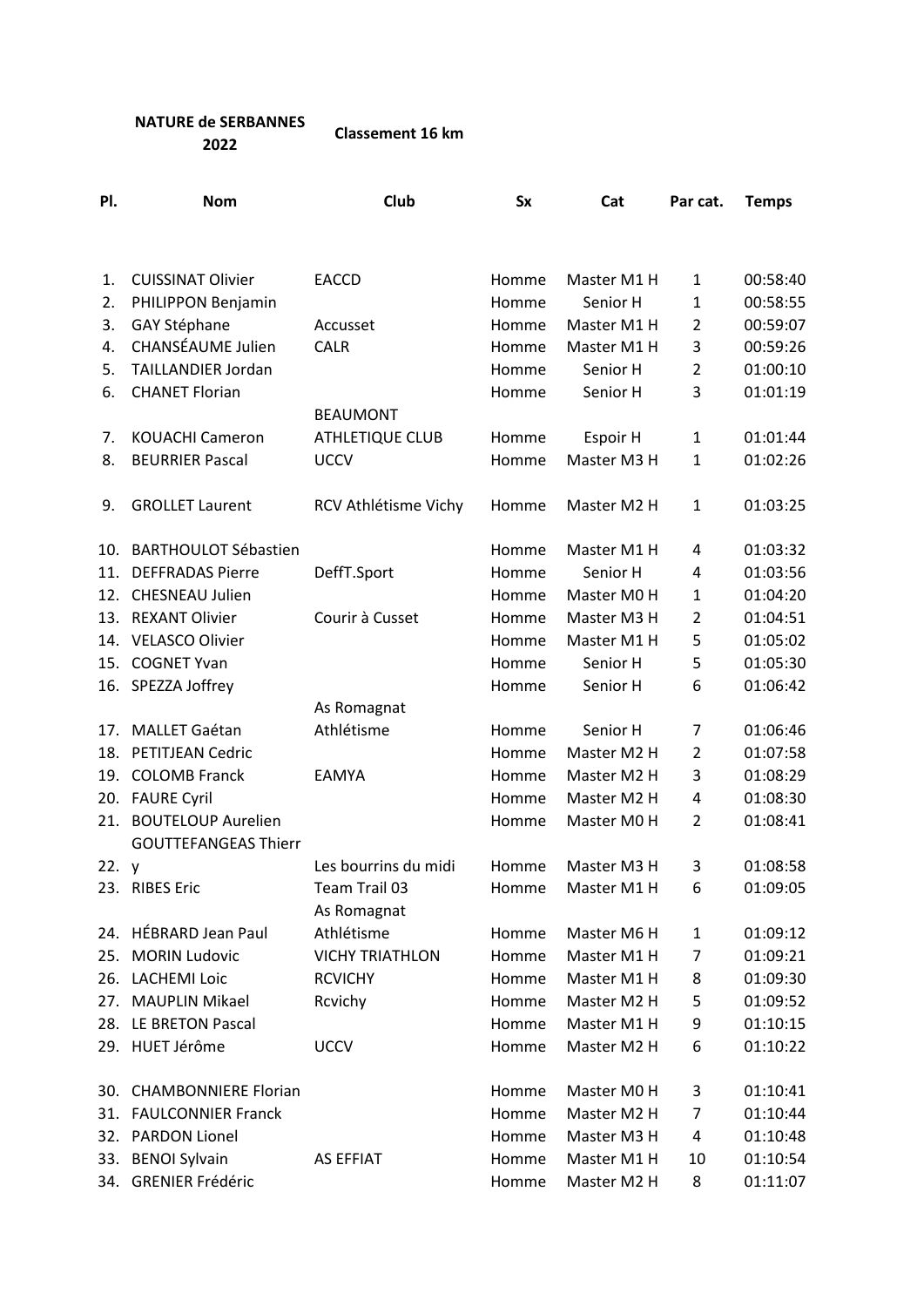| 35. | <b>DEPALLE Franck</b>                      | <b>KUPA'A</b>                  | Homme | Master M3 H | 5              | 01:11:09 |
|-----|--------------------------------------------|--------------------------------|-------|-------------|----------------|----------|
| 36. | <b>BLANCHET Ludovic</b>                    | <b>UCCV</b>                    | Homme | Master M3 H | 6              | 01:11:15 |
| 37. | <b>BONHOUR Enrique</b>                     | <b>UCCV</b>                    | Homme | Master M1 H | 11             | 01:11:15 |
| 38. | <b>BASMADJIAN Mickael</b>                  | <b>UCCV</b>                    | Homme | Master M2 H | 9              | 01:11:35 |
| 39. | ROUGIER Frédéric                           |                                | Homme | Master M0 H | 4              | 01:12:06 |
|     | 40. DUPRÉ Jérôme                           |                                | Homme | Master M2 H | 10             | 01:12:13 |
|     | 41. SOLIOT Eric                            | courir à cusset                | Homme | Master M4 H | $\mathbf{1}$   | 01:12:19 |
|     | 42. MONTGARET Franck                       |                                | Homme | Master M2 H | 11             | 01:12:29 |
| 43. | <b>GABARD David</b>                        | <b>UCCV</b>                    | Homme | Master M3 H | 7              | 01:12:40 |
|     | 44. RIBIER Julien                          |                                | Homme | Master M1 H | 12             | 01:12:59 |
|     | 45. VASSAL Fabrice                         | EACCDompierre                  | Homme | Master M5 H | 1              | 01:13:10 |
| 46. | <b>COSTES Clément</b>                      |                                | Homme | Senior H    | 8              | 01:13:21 |
| 47. | PARENTON Jérôme                            |                                | Homme | Master M1 H | 13             | 01:13:21 |
| 48. | <b>MARTIN Arnaud</b>                       |                                | Homme | Senior H    | 9              | 01:13:58 |
|     | 49. LEVADOUX Jean Michel                   | RC Vichy Athlétisme            | Homme | Master M2 H | 12             | 01:14:14 |
| 50. | <b>CHESNE Stephane</b>                     | Courir à cusset                | Homme | Master M3 H | 8              | 01:14:27 |
|     | 51. DELOCHE Cédric                         | joggers vichyssois             | Homme | Master M0 H | 5              | 01:14:40 |
| 52. | <b>DURANTET Alexandre</b>                  | Team Trail 03                  | Homme | Master M1 H | 14             | 01:15:08 |
|     | 53. CLAVAUD Guillaume                      |                                | Homme | Master M0 H | 6              | 01:15:13 |
| 54. | <b>TEISSEDRE Christian</b><br><b>GOMME</b> | <b>UCCV</b>                    | Homme | Master M4 H | $\overline{2}$ | 01:15:28 |
| 55. | <b>CANFORA Celine</b>                      |                                | Femme | Master M2 D | 1              | 01:15:37 |
| 56. | PASQUIER Sébastien                         | <b>UCCV</b>                    | Homme | Master M1 H | 15             | 01:15:43 |
| 57. | <b>CONNORD Jean-Marc</b>                   |                                | Homme | Master M2 H | 13             | 01:15:47 |
| 58. | <b>DELRIEU Philippe</b>                    | Courir à Cusset                | Homme | Master M5 H | $\overline{2}$ | 01:15:49 |
|     |                                            | <b>CLUB ATHLETIQUE DU</b>      |       |             |                |          |
|     | 59. ARNAL Jean-Pierre                      | <b>ROANNAIS</b>                | Homme | Master M7 H | 1              | 01:15:56 |
| 60. | <b>QUERET Malo</b>                         | Vichy Triathlon                | Homme | Senior H    | 10             | 01:16:43 |
|     | 61. LOTH Annabelle                         | vichy triathlon                | Femme | Master M1 D | $\mathbf{1}$   | 01:16:43 |
|     | 62. DELABARRE Hervé                        |                                | Homme | Master M3 H | 9              | 01:16:43 |
|     | 63. ANGLADE Arnaud                         |                                | Homme | Master M1 H | 16             | 01:17:02 |
|     | 64. ROBERT Michel                          | Les Sangliers du Patural Homme |       | Master M3 H | 10             | 01:17:08 |
| 65. | <b>COUPAT Christine</b>                    | <b>CALR Riom</b>               | Femme | Master M2 D | $\overline{2}$ | 01:17:09 |
|     | 66. GACHET Damien                          | As Effiat                      | Homme | Senior H    | 11             | 01:17:24 |
| 67. | <b>COGNET Bruno</b>                        |                                | Homme | Master M3 H | 11             | 01:17:30 |
| 68. | <b>HERVE Sébastien</b>                     | Vichytriathlon                 | Homme | Master M3 H | 12             | 01:17:34 |
| 69. | RANDRIANASOLO Eva                          | <b>UCCV</b>                    | Femme | Senior D    | $\mathbf{1}$   | 01:18:01 |
| 70. | <b>BLANCHET Stéphane</b>                   | <b>UCCV</b>                    | Homme | Master M3 H | 13             | 01:18:30 |
| 71. | <b>BUSSEROLLES Jérôme</b>                  |                                | Homme | Master M2 H | 14             | 01:19:20 |
|     | 72. GEERAERT Alexandre                     |                                | Homme | Senior H    | 12             | 01:19:53 |
| 73. | <b>BARBARIN Emilie</b>                     | Team Trail 03                  | Femme | Master M0 D | $\mathbf{1}$   | 01:19:57 |
|     | 74. BOUDET Christian                       | Blablarun                      | Homme | Master M2 H | 15             | 01:19:59 |
| 75. | <b>CHABROL Céline</b>                      | <b>UCCV</b>                    | Femme | Master M1 D | $\overline{2}$ | 01:20:02 |
|     | 76. GOUGAT Fabrice                         |                                | Homme | Master M1 H | 17             | 01:20:06 |
|     | 77. LABONNE Patricia                       |                                | Femme | Master M2 D | 3              | 01:20:08 |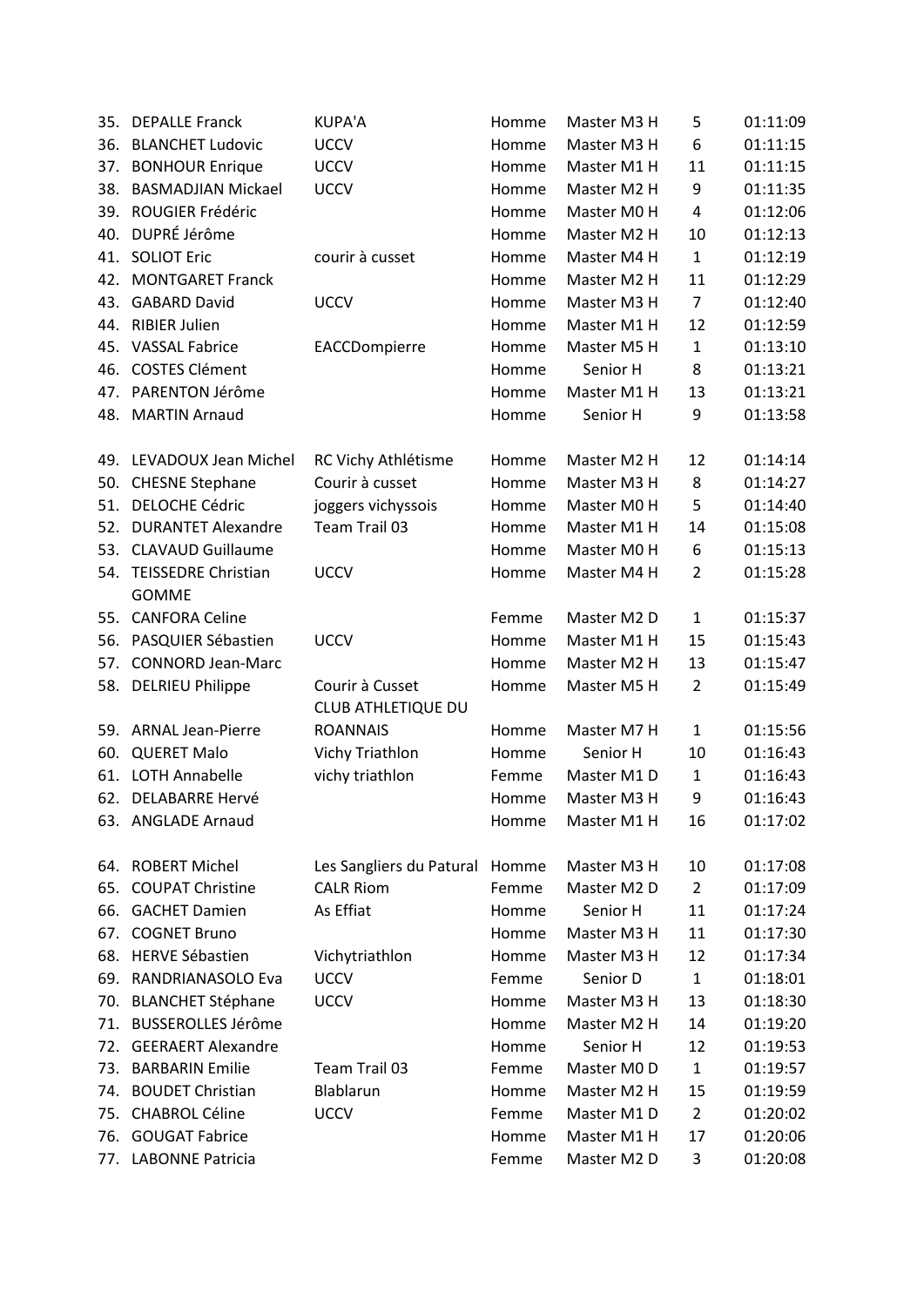| 78. FAIVRE RAMPANT Kevin |                        | Homme | Master M0 H | 7              | 01:21:02 |
|--------------------------|------------------------|-------|-------------|----------------|----------|
| 79. CAILLE David         | EAMYA                  | Homme | Master M3 H | 14             | 01:21:05 |
| 80. LOPES Maria          | <b>EAMYA</b>           | Femme | Master M3 D | $\mathbf{1}$   | 01:21:10 |
| 81. LEPERON Gilles       |                        | Homme | Master M3 H | 15             | 01:21:20 |
| 82. BOREL Anne-Lise      |                        | Femme | Master M1 D | 3              | 01:21:36 |
| 83. MOLDOCH Thomas       |                        | Homme | Master M2 H | 16             | 01:21:45 |
| 84. BECARD Pierre        | <b>COURIR A CUSSET</b> | Homme | Master M5 H | 3              | 01:21:59 |
| 85. MARINO Marie-Franca  | <b>RC VICHY</b>        | Femme | Master M3 D | $\overline{2}$ | 01:22:09 |
| 86. FAYET Pascale        |                        | Femme | Senior D    | $\overline{2}$ | 01:22:19 |
| 87. GEORGES Daniel       |                        | Homme | Master M4 H | 3              | 01:22:25 |
| 88. DEVILLE Laurent      |                        | Homme | Master M3 H | 16             | 01:22:43 |
| 89. AUZAT Josiane        | <b>USI</b>             | Femme | Master M5 D | $\mathbf{1}$   | 01:22:47 |
| 90. DURAN Henri          | <b>STRAVA MOULINS</b>  | Homme | Master M4 H | 4              | 01:22:55 |
| 91. LOSEILLE Adrien      | Eccv                   | Homme | Senior H    | 13             | 01:22:59 |
| <b>ROLLAND</b>           |                        |       |             |                |          |
| 92. GRENIER Marie-Pierre | <b>UCCV</b>            | Femme | Master M1 D | 4              | 01:23:00 |
| 93. CARTOUX Julien       |                        | Homme | Master M1 H | 18             | 01:23:01 |
| 94. BESNAULT Johan       |                        | Homme | Master M1 H | 19             | 01:23:01 |
| 95. LADEVIE Christian    |                        | Homme | Master M6 H | $\overline{2}$ | 01:23:01 |
| 96. BLANDIN Didier       |                        | Homme | Master M4 H | 5              | 01:23:24 |
| 97. FAYET Pascaline      | <b>UCCV</b>            | Femme | Master M0 D | $\overline{2}$ | 01:23:29 |
| 98. MARQUIS Thierry      |                        | Homme | Master M4 H | 6              | 01:23:40 |
| 99. BOUTONNET Vincent    |                        | Homme | Master M2 H | 17             | 01:23:43 |
| 100. LUIRARD Cedric      |                        | Homme | Master M1 H | 20             | 01:23:51 |
|                          | <b>COURIR EN</b>       |       |             |                |          |
| 101. VINCENT Jeremy      | <b>BOURBONNAIS</b>     | Homme | Master M0 H | 8              | 01:24:14 |
| 102. PERUS Jean-Jacques  |                        | Homme | Master M2 H | 18             | 01:24:16 |
| 103. POTAGE Jack         | <b>Running Shop</b>    | Homme | Master M5 H | 4              | 01:24:16 |
| 104. LOIZEAU Aline       | Rcv                    | Femme | Master M3 D | 3              | 01:24:45 |
| 105. LAURENT Patrick     |                        | Homme | Master M3 H | 17             | 01:24:48 |
| 106. COUTY Frédéric      | <b>UCCV</b>            | Homme | Master M4 H | $\overline{7}$ | 01:24:55 |
| 107. CHANSÉAUME Aurélie  | <b>CALR</b>            | Femme | Master M1 D | 5              | 01:24:57 |
| 108. REDON Julien        |                        | Homme | Master M0 H | 9              | 01:25:12 |
| 109. ROULLET Vincent     |                        | Homme | Master M1 H | 21             | 01:25:18 |
|                          | <b>CSE ADISSEO</b>     |       |             |                |          |
| 110. MYOUX Christian     | commentry              | Homme | Master M5 H | 5              | 01:25:24 |
| <b>CERQUEIRA</b>         |                        |       |             |                |          |
| 111. ANTUNES Valerie     | EAMYA                  | Femme | Master M1 D | 6              | 01:25:27 |
| 112. FOUQUET Laure       |                        | Femme | Master M4 D | $\mathbf{1}$   | 01:25:32 |
| 113. FOUQUET Arnaud      |                        | Homme | Master M4 H | 8              | 01:25:34 |
| 114. SAILLOUR Alain      | <b>COURIR A CUSSET</b> | Homme | Master M3 H | 18             | 01:26:12 |
| 115. DUCARRE Sandrine    | Rc vichy               | Femme | Master M3 D | 4              | 01:26:39 |
| 116. CHABROL Louis       |                        | Homme | Master M1 H | 22             | 01:26:59 |
| 117. GORSE Chloe         | Courir à Cusset        | Femme | Senior D    | 3              | 01:27:29 |
| 118. JEANNIN Ghislain    |                        | Homme | Master M3 H | 19             | 01:28:01 |
| 119. VIVIER Stéphane     | Team Lifetri           | Homme | Master M3 H | 20             | 01:28:04 |
| 120. ALEXANDRE Tony      |                        | Homme | Master M4 H | 9              | 01:28:05 |
|                          |                        |       |             |                |          |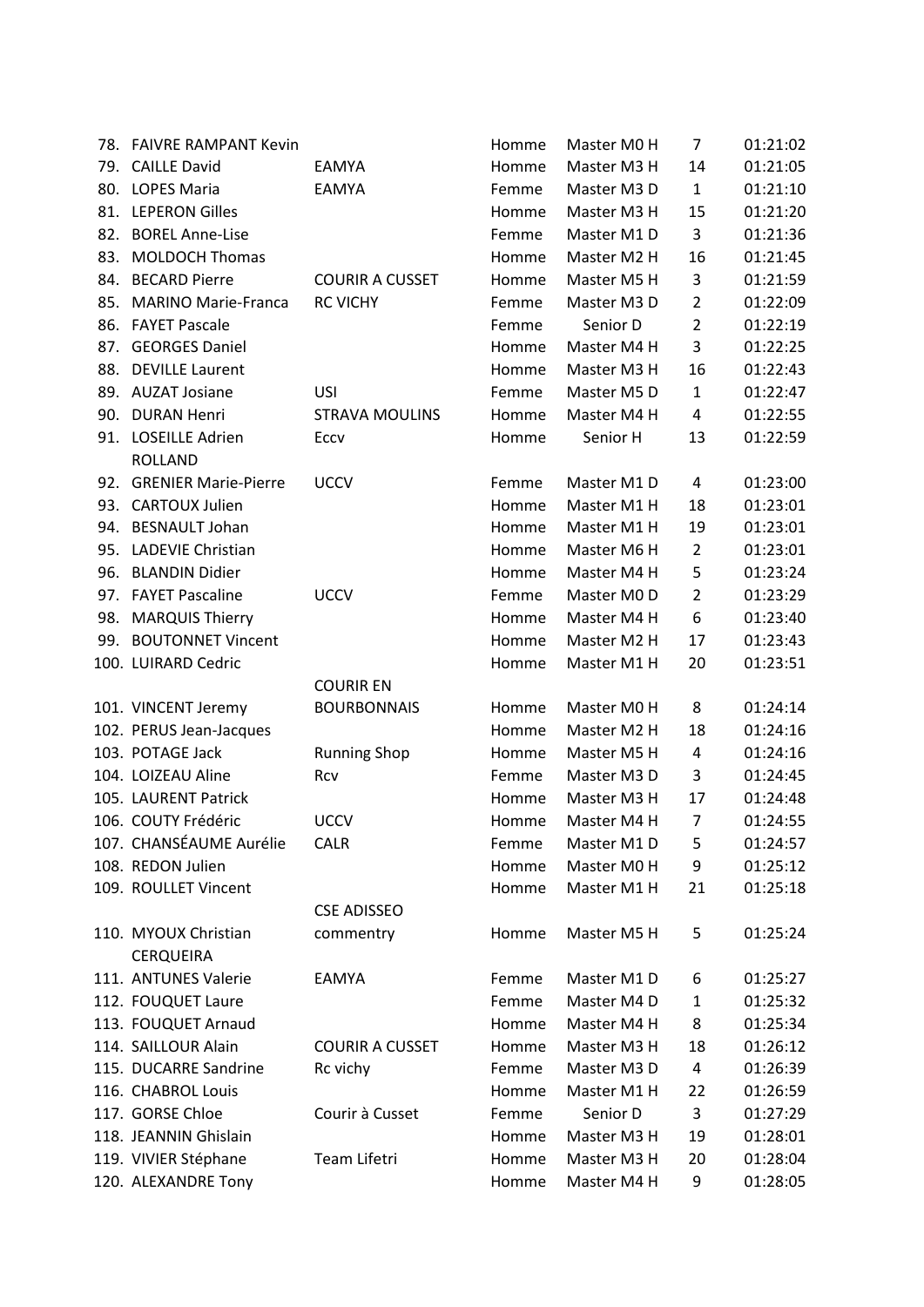| 121. DERREY Julien                            |                                       | Homme | Master M3 H | 21             | 01:28:07 |
|-----------------------------------------------|---------------------------------------|-------|-------------|----------------|----------|
| 122. MANGIER Eric                             |                                       | Homme | Master M5 H | 6              | 01:28:08 |
| 123. GRAND Daniel                             |                                       | Homme | Master M4 H | 10             | 01:28:10 |
| 124. HAPPE Bertrand                           | Vichy triathlon                       | Homme | Master M1 H | 23             | 01:28:17 |
| 125. JUPPET Michael                           |                                       | Homme | Master M2 H | 19             | 01:28:20 |
| 126. MOLIÈRE Nicole                           | athlétique du roannais                | Femme | Master M5 D | $\overline{2}$ | 01:28:27 |
| <b>FAURE</b>                                  |                                       |       |             |                |          |
| 127. BACCOUNNAUD Adeline<br><b>REGEARD DU</b> |                                       | Femme | Master M1 D | 7              | 01:28:42 |
| 128. CORMIER Mathieu                          |                                       | Homme | Master M1 H | 24             | 01:28:54 |
| 129. BAPT Arnaud                              | <b>VICHY TRIATHLON</b>                | Homme | Master M1 H | 25             | 01:28:57 |
| 130. CHAPUT Gilles                            | CEBAZAT                               | Homme | Master M6 H | 3              | 01:29:15 |
| 131. MARTINEZ Nathalie                        | Lifetri                               | Femme | Master M4 D | $\overline{2}$ | 01:29:24 |
| 132. MIAT Elisabeth                           | Saint Yorre running                   | Femme | Master M3 D | 5              | 01:29:25 |
| 133. PIERRE Jean                              | <b>VA Running</b>                     | Homme | Master M5 H | $\overline{7}$ | 01:29:31 |
| 134. CHENARD Laura                            | Courir à Combronde                    | Femme | Junior D    | $\mathbf{1}$   | 01:29:51 |
| 135. GAUCHER Christophe                       | <b>EACC DOMPIERRE</b>                 | Homme | Master M4 H | 11             | 01:30:14 |
| 136. CHASSIN Murielle                         | <b>EACCD</b>                          | Femme | Master M3 D | 6              | 01:30:14 |
| 137. COURROUX Bruno                           |                                       | Homme | Master M4 H | 12             | 01:32:56 |
| 138. ANGLADE Jeremy                           |                                       | Homme | Master M1 H | 26             | 01:33:02 |
| 139. BELLEMAIN Jean-Philippe                  |                                       | Homme | Master M4 H | 13             | 01:33:41 |
| 140. BOURNAT Thierry                          |                                       | Homme | Master M5 H | 8              | 01:33:41 |
| 141. DESMYTTER Laurent                        | <b>EACCD</b>                          | Homme | Master M3 H | 22             | 01:34:48 |
| 142. KROLCZYK Cédric                          |                                       | Homme | Master M3 H | 23             | 01:35:05 |
| 143. SCHMITT Pascal                           | Athlé-Rhuys Sarzeau                   | Homme | Master M6 H | 4              | 01:35:09 |
| 144. DUFOUR Corinne                           | Eaccdompierre                         | Femme | Master M4 D | 3              | 01:35:10 |
| 145. BESNAULT Deborah                         |                                       | Femme | Master M1 D | 8              | 01:35:44 |
| 146. BERNHARD Cristelle                       |                                       | Femme | Master M1 D | 9              | 01:35:45 |
| 147. COUTIER Sylvaine                         |                                       | Femme | Master M2 D | 4              | 01:35:46 |
| 148. CHOSSARD Patrick                         | <b>ACFA</b>                           | Homme | Master M5 H | 9              | 01:36:26 |
| 149. BODIN Patrick                            |                                       | Homme | Master M5 H | 10             | 01:36:36 |
| 150. COPPENS Christophe                       | <b>VICHY TRIATHLON</b>                | Homme | Master M3 H | 24             | 01:36:37 |
| 151. VRAY Sandrine                            |                                       | Femme | Master M3 D | $\overline{7}$ | 01:36:39 |
| 152. CAZIER Elodie                            | Courir à Cusset<br>Club Athlétique du | Femme | Master M1 D | 10             | 01:36:46 |
| 153. DECORAY Françoise                        | Roannais                              | Femme | Master M8 D | 1              | 01:37:03 |
| 154. FORESTIER Karine                         |                                       | Femme | Master M1 D | 11             | 01:37:41 |
| 155. DARENNE Lysiane                          |                                       | Femme | Master M3 D | 8              | 01:38:01 |
| 156. TERME Delphine                           |                                       | Femme | Master M1 D | 12             | 01:38:01 |
|                                               | Beaumont Athlétique                   |       |             |                |          |
| 157. BERNARD Virginie<br>SAINT                | Club                                  | Femme | Senior D    | 4              | 01:38:04 |
| 158. GERAND Christophe                        |                                       | Homme | Master M3 H | 25             | 01:38:12 |
| 159. LARÈRE Daniel                            |                                       | Homme | Master M8 H | $\mathbf{1}$   | 01:38:16 |
| 160. SALIGNAT Jean Claude                     | EAMYA                                 | Homme | Master M7 H | $\overline{2}$ | 01:38:22 |
|                                               |                                       |       |             |                |          |